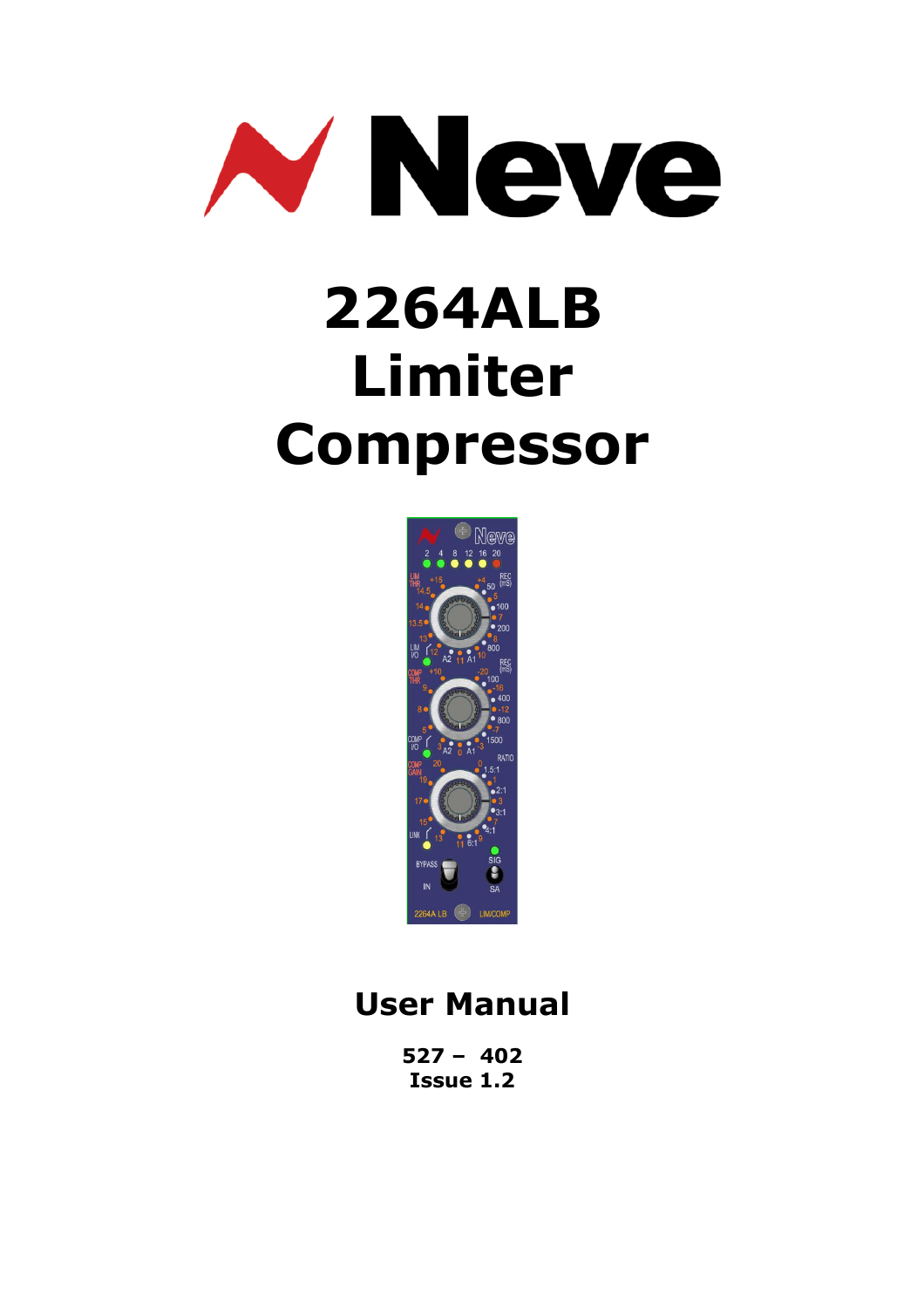#### **Health & Safety Notice**

#### **For your own safety and for the protection of others, please observe the following safety precautions:**

- •Read these instructions.
- •Keep these instructions.
- •Follow all instructions.
- •Only use attachments/accessories specified by the manufacturer.
- •Heed all safety warnings.
- •Do not use near water.
- •Clean only with a dry cloth.
- •Do not install near heat sources.
- •Do not block ventilation openings.
- •Unplug when unused for long periods of time.
- •Refer all servicing to qualified personnel only.

#### **AMS NEVE**

Billington Road Burnley Lancs BB11 5UB England Phone +44 (0)1282 457011 Fax: +44 (0)1282 417282 Info: [info@ams-neve.com](mailto:info@ams-neve.com) Web: [www.ams-neve.com](http://www.ams-neve.com/) Support: [http://www.ams-neve. c](http://www.ams-neve.info/crm/fault_report.html)om/support

*Trademarks: All trademarks are the property of their respective owners and are hereby acknowledged.*

*<sup>© 2013</sup> AMS Neve Ltd own the copyright of all information and drawings contained in this manual which are not to be copied or reproduced by any means or disclosed in part or whole to any third party without written permission. As part of our policy of continual product improvement, we reserve the right to alter specifications without notice but with due regard to*

*all current legislation. Disclaimer: The information in this manual has been carefully checked and is believed to be accurate at the time of publication. However, no responsibility is taken by us for inaccuracies, errors or omissions nor any liability assumed for any loss or damage resulting either directly or indirectly from use of the information contained within it.*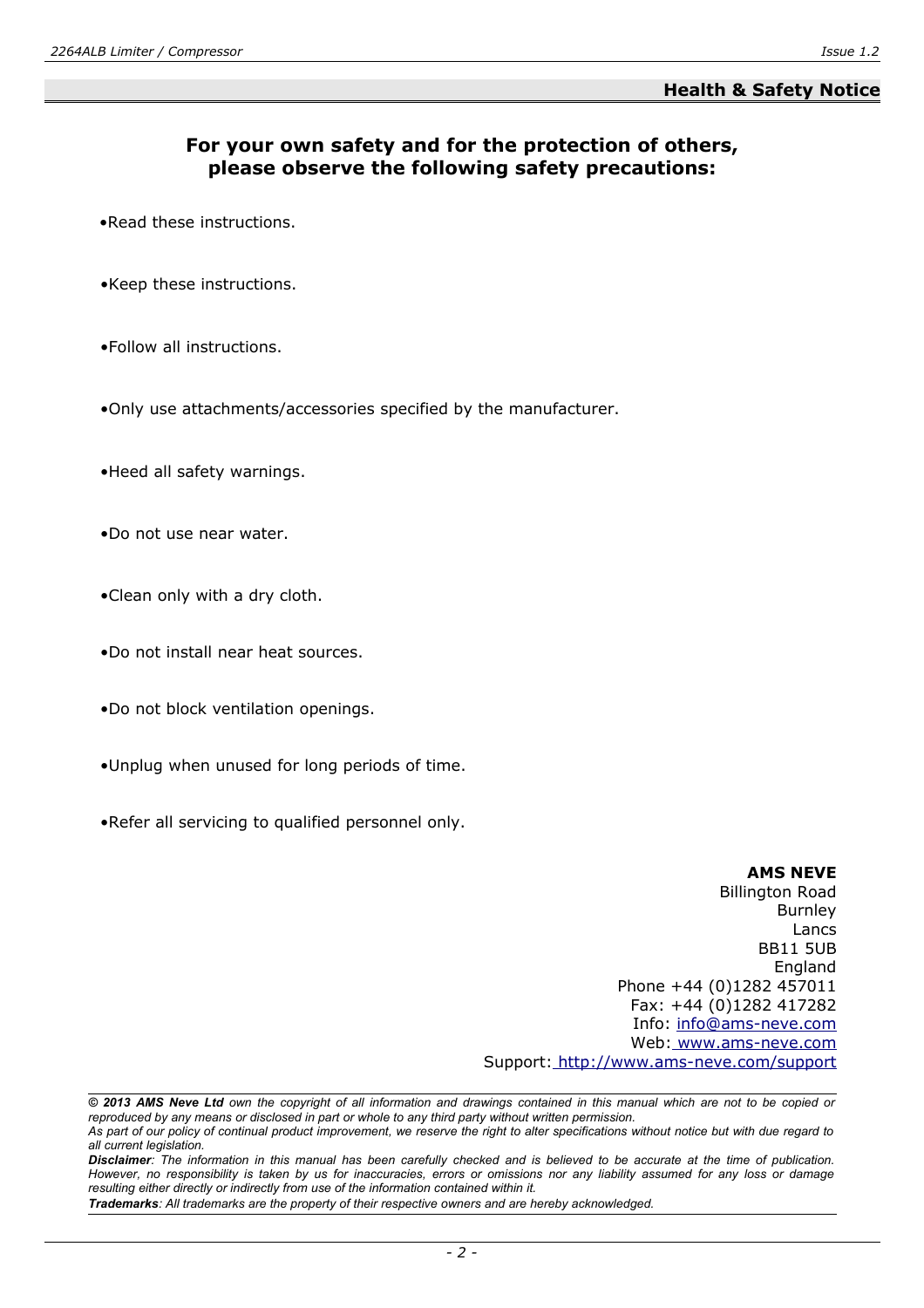## **Table of Contents**

In the unlikely even that this unit should malfunction or develop a fault, then please register the fault details on our website, by clicking the link below.

You will also need to enter the unit's serial number when you do this, so please have this to hand.

[http://www.ams-neve.info/crm/fault\\_report.html](http://www.ams-neve.info/crm/fault_report.html)

Once the fault details have been registered, one of our technical support team will be in touch via email.

This link should also be used for further operational or technical help, or any general enquiry about the unit.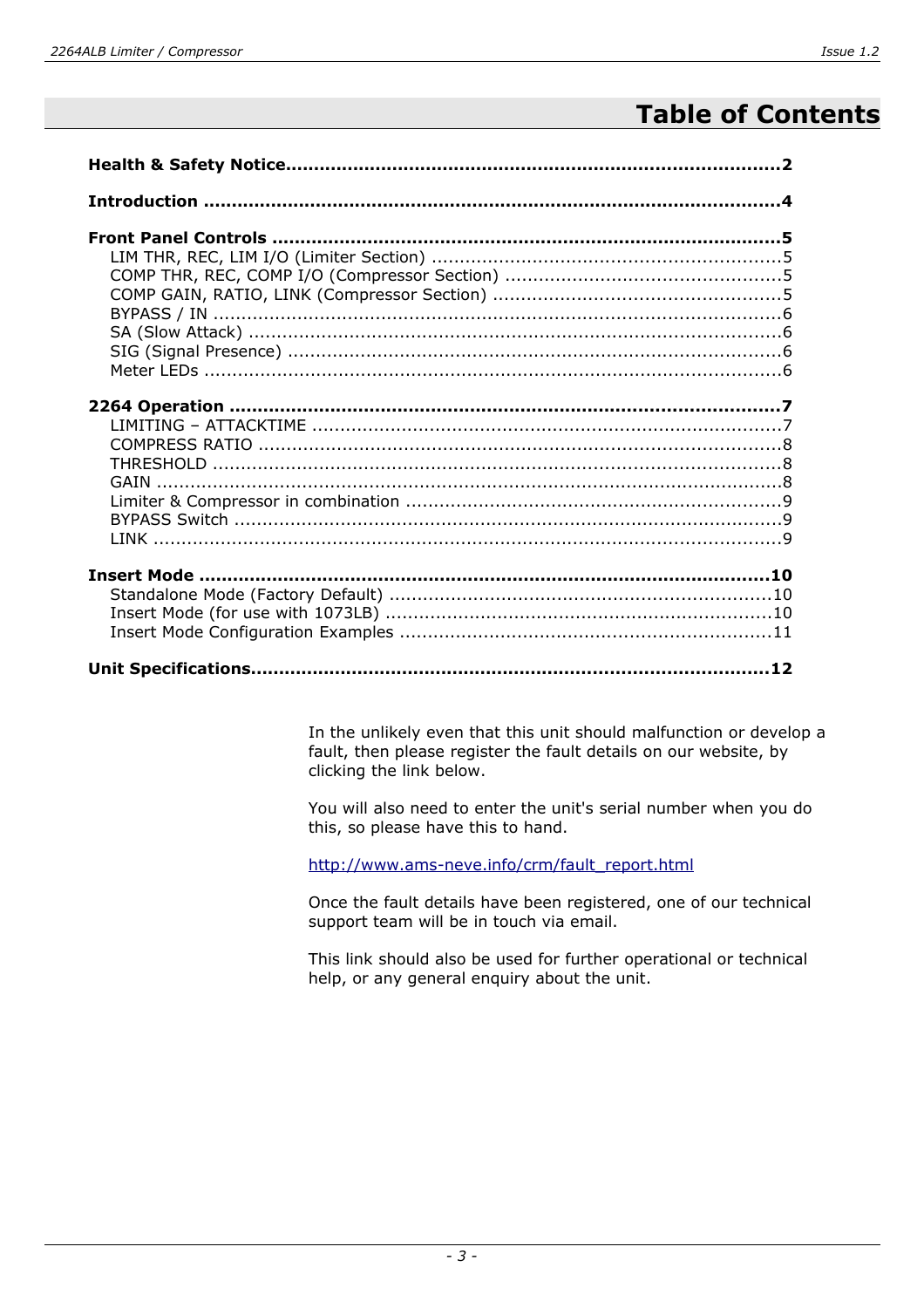#### **Introduction**

The **2264A LB Limiter / Compressor** facilities and performance are similar to those of a 2254/R Limiter Compressor.

The main advantages of the 2264A LB are its smaller size and compatibility with Lunchbox<sub>™</sub> racks, plus it uses a more advanced circuit technique, and the response curves it produces are more precise than those of a 2254/R.

Also it has a switchable Slow Attack feature for applications such as Bus Compression.

The **2264A LB Limiter / Compressor** has been designed for use in sound broadcast and recording studios where a requirement exists for a high quality instrument for the control of programme dynamic range.

The unit may also be used for the protection of transmitters from overloading when the limiter is adjusted for a shorter attack time.

The operational controls and metering are mounted on the front panel of the unit.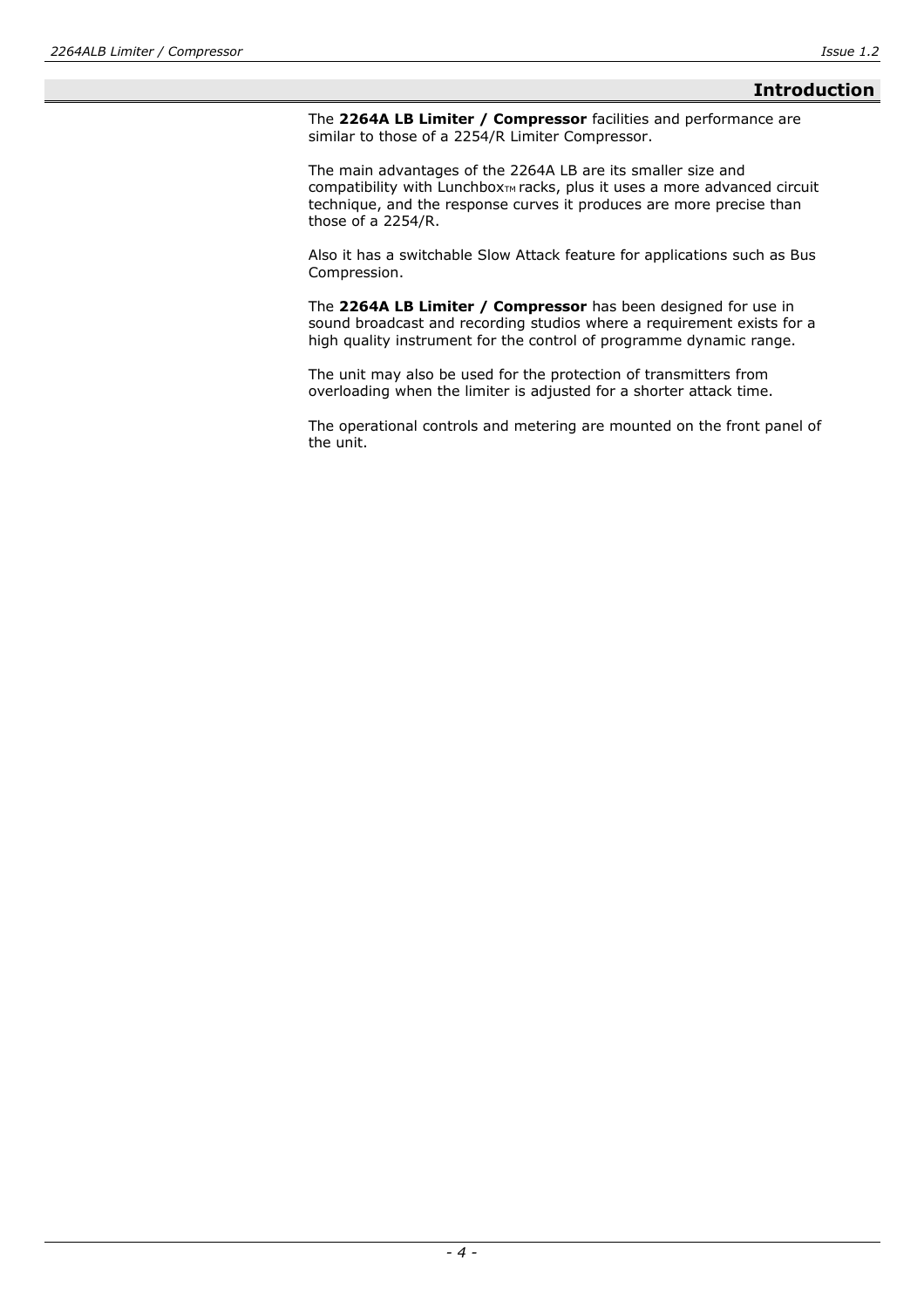#### **Front Panel Controls**

#### **LIM THR, REC, LIM I/O (Limiter Section)**

This is a 3-function group of controls comprising the following functions:

#### • **LIM**it **THR**eshold

The inner grey knob, variable from +4dBm to +15dBm, controls the threshold at which the limiting effect takes place.

#### • Limit **REC**overy

The outer metal knob, a switched attenuator with notched settings from 50ms to 800 ms, controls the recovery time of the Limiter. There are also two *Auto* settings, **A1** and **A2**.

#### • **LIM**it **I**n/**O**ut

Push the inner grey knob to place the Limiter in/out of circuit. The **LIM I/O** LED lights when the Limiter is in circuit.

#### **COMP THR, REC, COMP I/O (Compressor Section)**

This is a 3-function group of controls comprising the following functions:

#### • **COMP**ressor **THR**eshold

The inner grey knob, variable from -20dBm to +10dBm, controls the threshold at which the compression effect takes place.

• Compressor **REC**overy

The outer metal knob, a switched attenuator with notched settings from 100ms to 1500 ms, controls the recovery time of the Compressor. There are also two *Auto* settings, **A1** and **A2**.

#### • **COMP**ressor **I**n/**O**ut

Push the inner grey knob to place the Compressor in/out of circuit. The **COMP I/O** LED lights when the Compressor is in circuit.

#### **COMP GAIN, RATIO, LINK (Compressor Section)**

This is a 3-function group of controls comprising the following functions:

#### • **COMP**ressor **GAIN**

The inner grey knob, variable from 0dB to +20dB, controls the make-up gain applied to compensate for level lost due to the compression process.

#### • Compression **RATIO**

The outer metal knob, a switched attenuator, runs from 1.5:1 to 6:1 in notched increments, controlling the ratio of the Compressor section.

#### • Control Voltage **LINK**

Push the inner grey knob to select whether the control voltage is derived  $internally$  or externally via Pin 6 of the Lunchbox $T_M$  rack buss to allow linking with other 2264A LB units. The LINK LED lights when external control is selected.

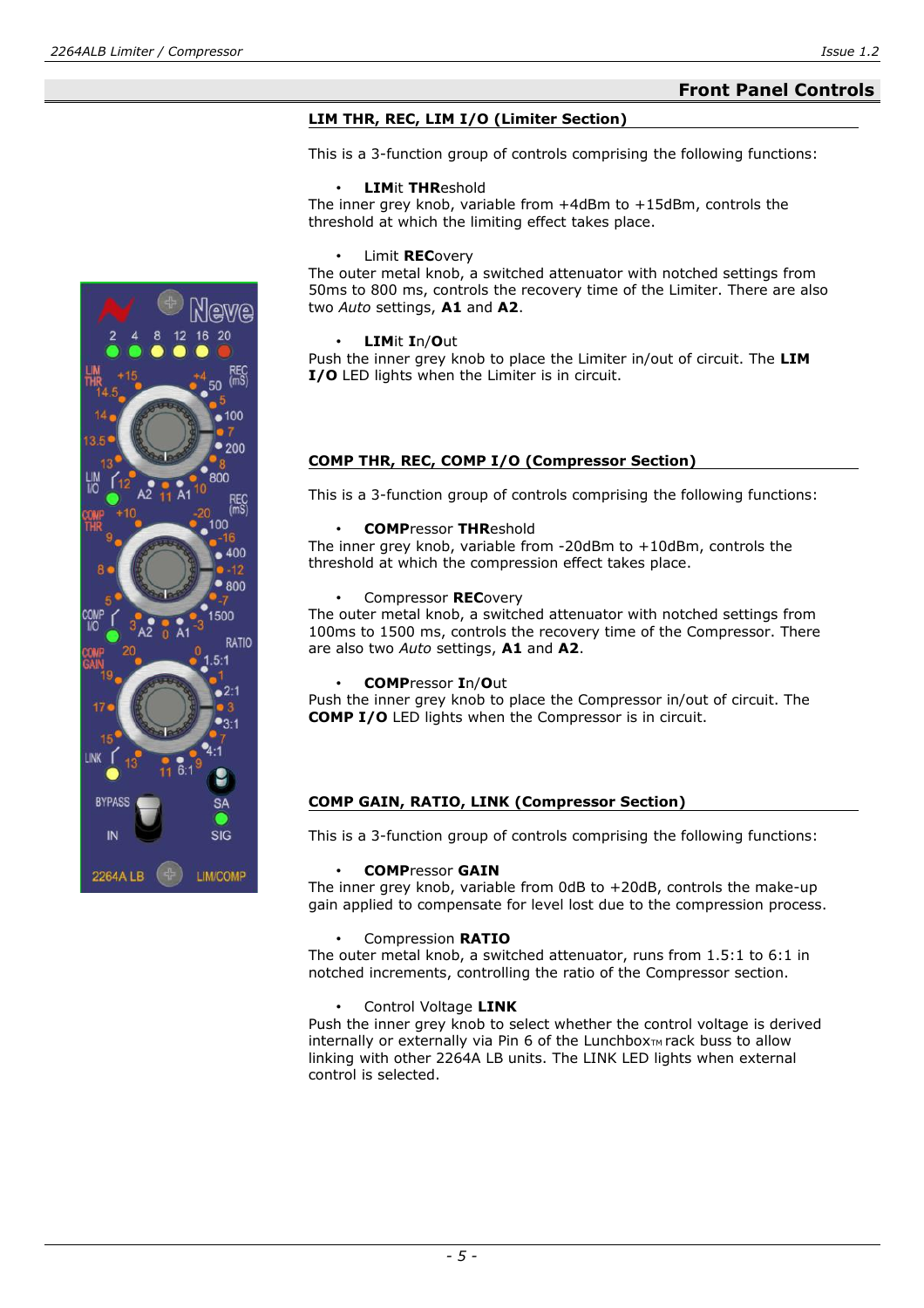#### **BYPASS / IN**

When in **BYPASS** this switch connects the Input directly to the Output, in effect bypassing all of the unit's circuitry. When set to the **IN** position, the unit is in circuit.

#### **SA (Slow Attack)**

When this switch is in the **SA** (Slow Attack) position the attack time of the Compressor section is slowed, for applications such as bus compression. Whe the switch is not in the **SA** position the attack time is reverted to the standard 2264 setting.

#### **SIG (Signal Presence)**

This LED lights when a signal is detected at the input to the unit.

#### **Meter LEDs**

These LEDs show the amount of Gain Reduction being applied to the signal, and have an approximate PPM characteristic.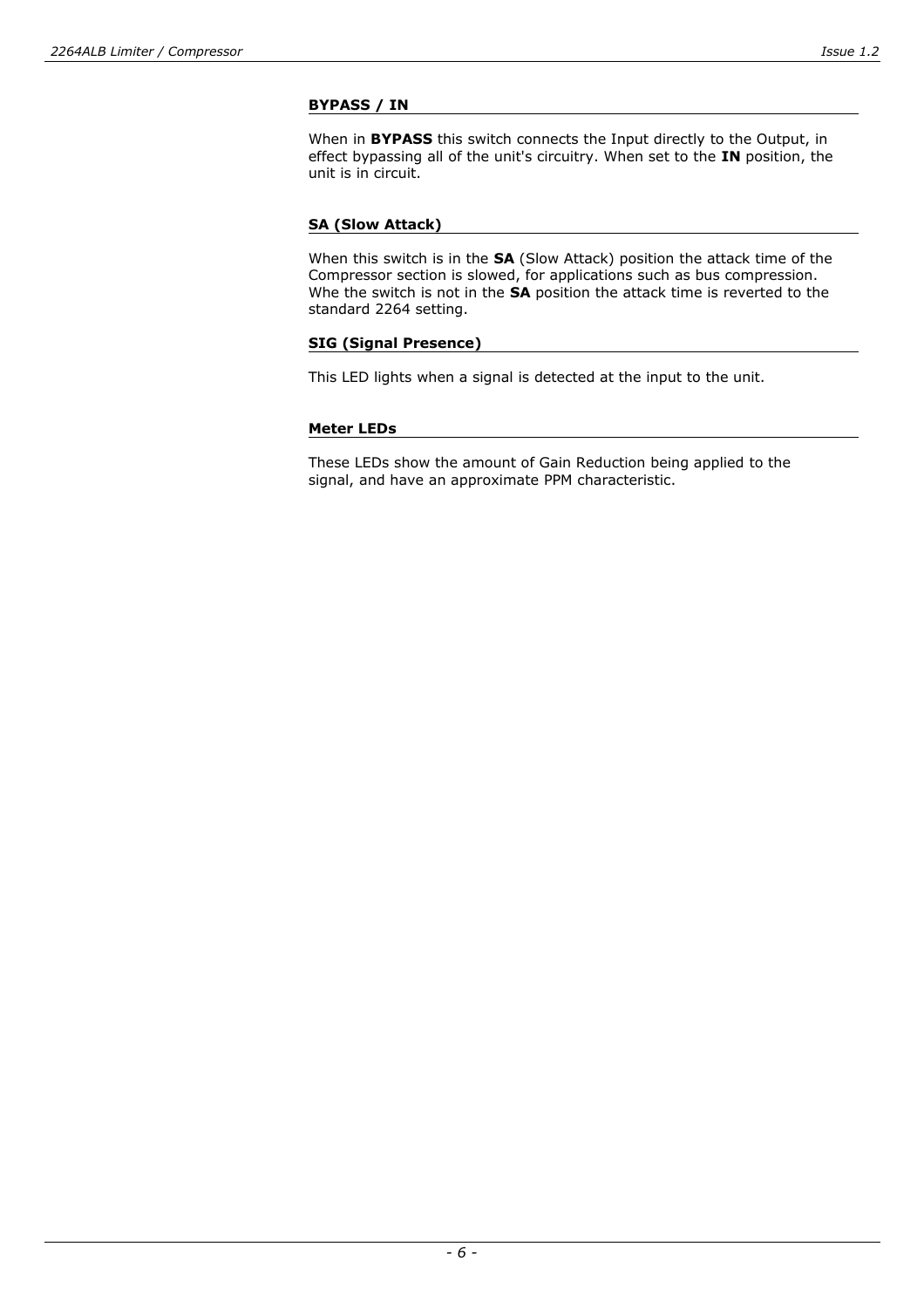#### **2264 Operation**

#### **LIMITING – ATTACKTIME**

This unit has a limiting attack time of 4msec.

This slow attack time is used on programme material of moderately percussive nature, such as a solo piano.

With this attack time a very narrow dynamic range can be achieved by feeding high levels into the limiter while using a low limit level.

A fast attack time is desirable for example, when the unit is used for driving a transmitter.

Fast attack times should be used with care when recording.

The point at which the limiting threshold occurs can be varied between  $+4$ dBm and +15 dBm.

A range of recovery times for the limiting action is provided by the **LIMIT RECOVERY** control which may be selected according to the nature of the programme.

The **AUTO** position is used where automatic corrective action is preferred. This provides a composite control, with rapid response to isolated peaks and a slower recovery after prolonged high levels.

The figure below shows the relationship between input and output levels with the **LIMIT LEVEL** set at +4 dBm and +12 dBm.

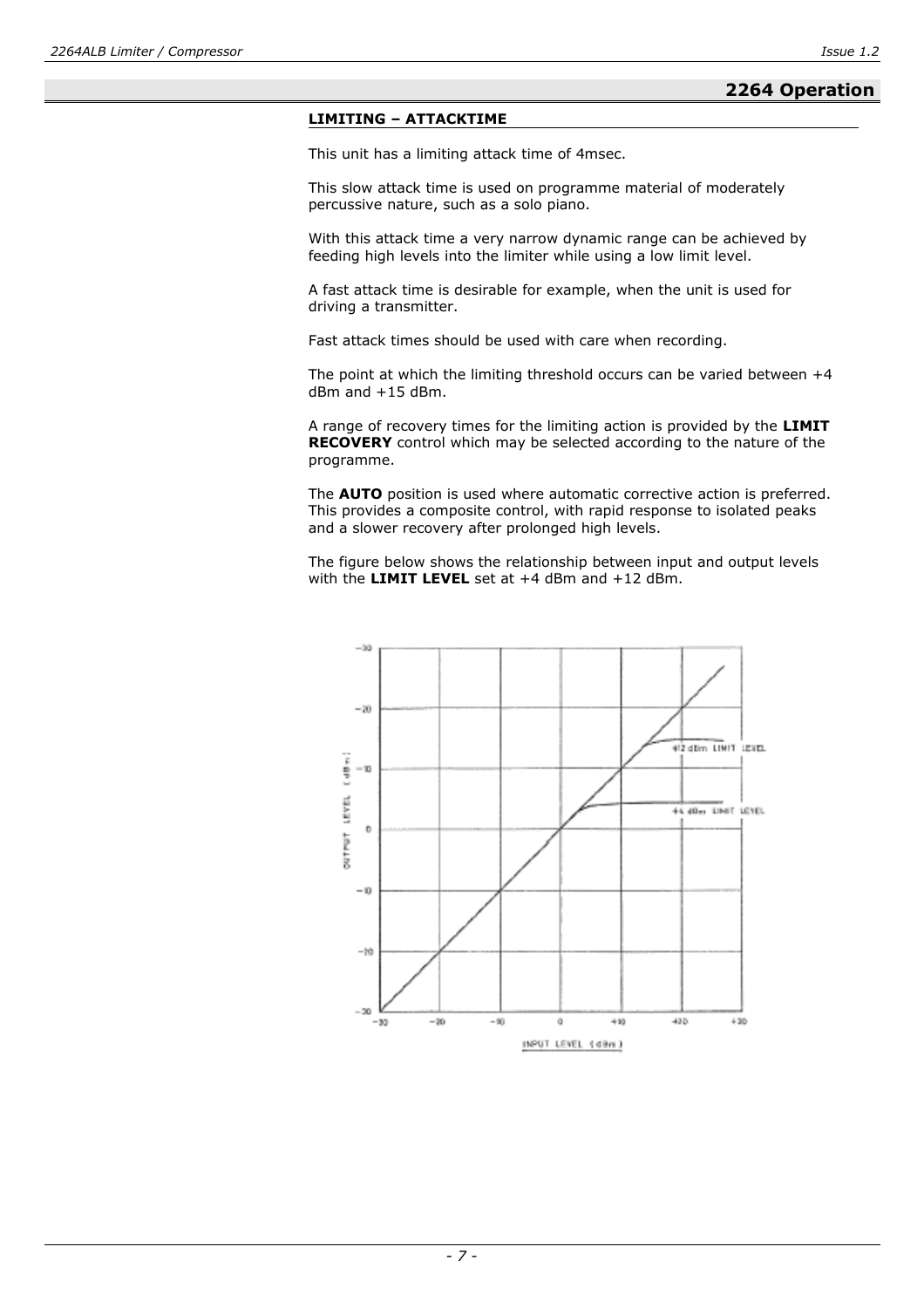#### **COMPRESS RATIO**

Five compression ratios are provided:

- 1.5:1
- $2:1$
- 3:1
- $4:1$ • 6:1
- 

The characteristic is shaped such that the onset of compression is smooth and progressive, the true ratio being established within about 6dB above the threshold point.

The graph below shows the relationships between input and output levels for each of the five ratios, with **THRESHOLD** set to -20 dBm.



#### **THRESHOLD**

The threshold point may be varied in from -20dBm to +10dBm giving a wide range of effects.

Low ratios operated from a low threshold will preserve the impression of dynamic range while enabling the operator to achieve a significantly better signal-to-noise ratio when recording.

A high ratio operated from a high threshold gives a partial limiting action.

#### **GAIN**

When a threshold point below line level is chosen, it is necessary to add gain after compression so as to restore the mean programme level.

The **GAIN** control provides up to 20 dB of additional gain, and gain added in this way inevitably increases the level of all signals including noise.

Care should therefore be taken in attempting high degrees of compression, necessitating large increases of gain.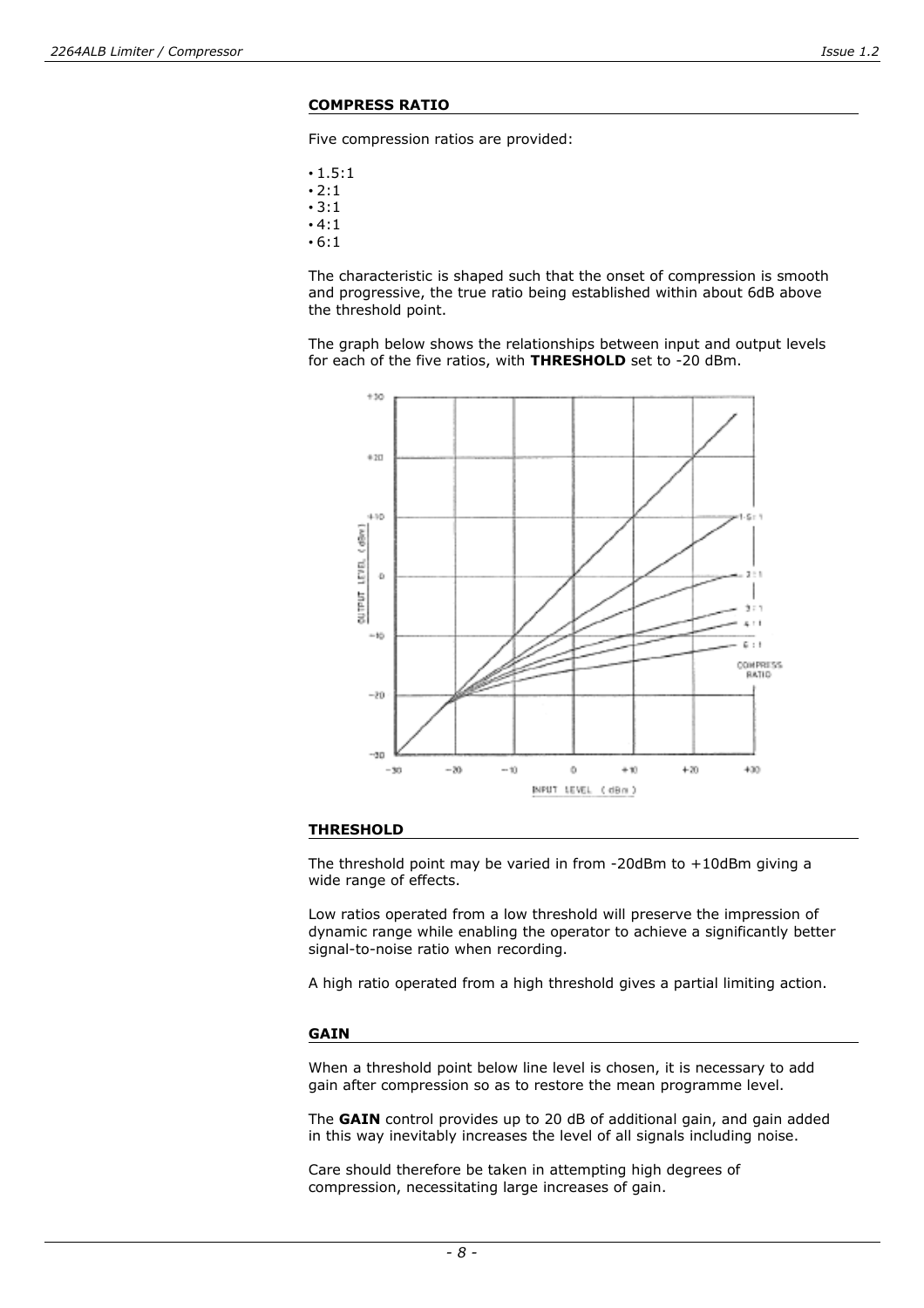When both of the **LIMIT** and **COMPRESS** switches are set to **IN**, the sidechains controlling limiting and compressing will be operative.

Under these conditions, the compressor is effective below +8dBm only, because at this point, the limiting action will take over complete control.

#### **BYPASS Switch**

When the **BYPASS** switch is set to the **IN** position, this effectively joins the input and the output together, with the unit out of circuit.

#### *NB:*

*When the source from which the instrument is fed has a significant impedance, the output level may change when the BYPASSS key is operated, particularly if the output circuit is terminated. This effect arises because the unit constitutes a buffer amplifier having a high input and low output impedance.*  The limiter / compressor may be used as a linear amplifier providing both *the LIMIT and COMPRESS switches are set to OUT.* 

#### **LINK**

Enables the control voltage to be derived either internally or can be externally connected in conjunction with other 2264A LB units via the Lunchbox™ pin 6 ("525") buss.

When the LINK mode is engaged and the associated LED lit the control voltage is sourced from the external buss. When the LED is off the internal control voltage is selected. When two or more units are assigned to this common buss, then it is the loudest signal in this group that causes all compressors in that group to action.

**When using the 2264A LB in LINK mode there can be no other units attached to the pin 6 ("525") buss apart from other 2264A LB units.**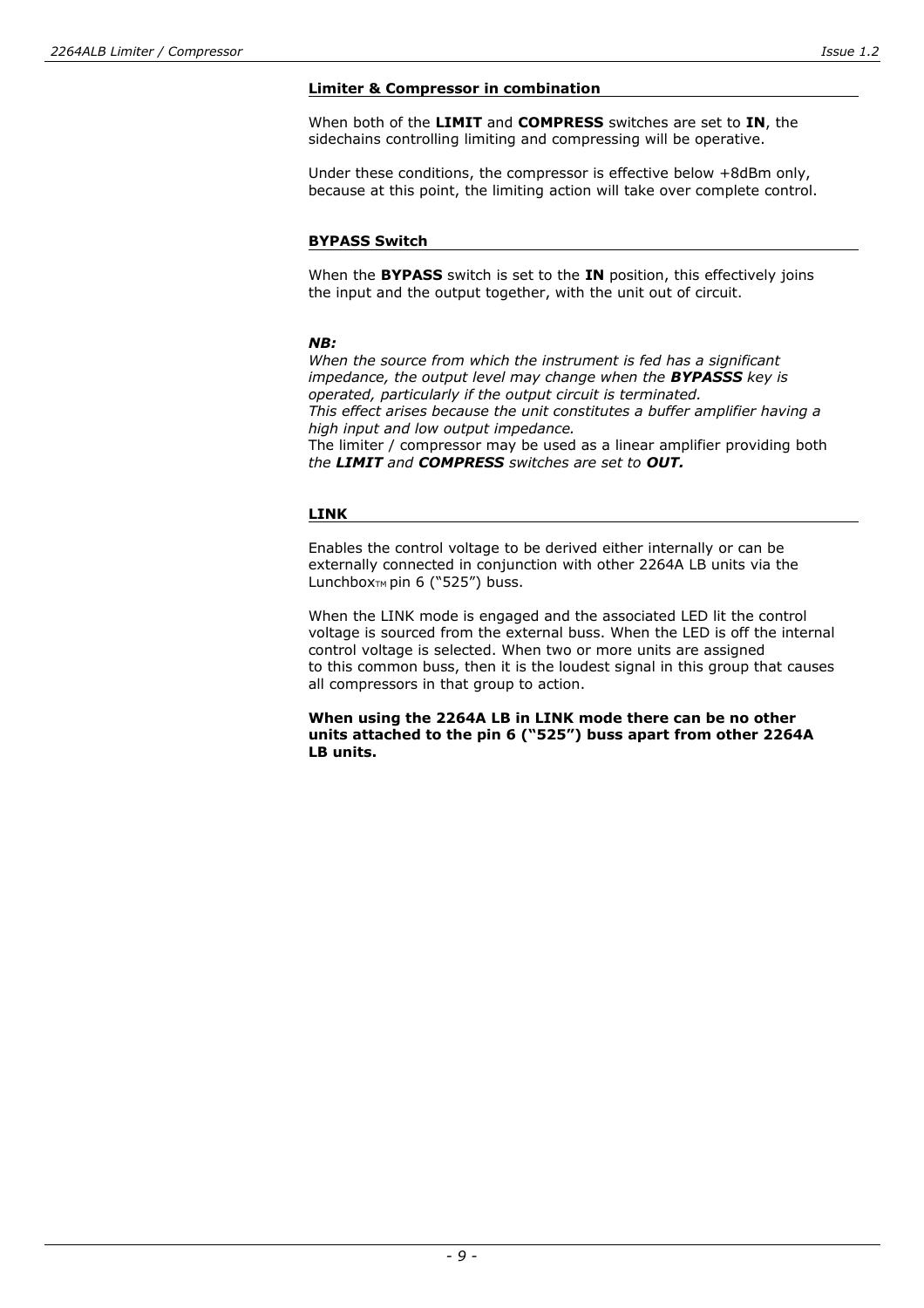#### **Insert Mode**

It is possible to use the 2264A LB in conjunction with the 1073LB Microphone Pre-amplifier module, with the 2264A LB functioning as an inserted processor within the 1073LB.

To enable this mode, the DIP-switch settings on the rear of both modules need to be changed.

Please refer to the **1073LB User Manual** for details on configuring the 1073LB for insert mode.



2264A LB configured for **Standalone Mode** (Factory default settings)

#### **Standalone Mode (Factory Default)**

| Left switch block |    |
|-------------------|----|
| Switch 1 (left)   | On |
| Switch 2 (right)  |    |

#### **Right switch block**

| Switch 1 (left)  | Ωn |
|------------------|----|
| Switch 2 (right) | ΩĤ |

#### **Insert Mode (for use with 1073LB)**

| Left switch block |    |
|-------------------|----|
| Switch 1 (left)   |    |
| Switch 2 (right)  | Ωn |

#### **Right switch block**

| Switch 1 (left)  |  |
|------------------|--|
| Switch 2 (right) |  |

**• Please use a non-metallic tool to set the DIP-switches to avoid potential damage to the unit.**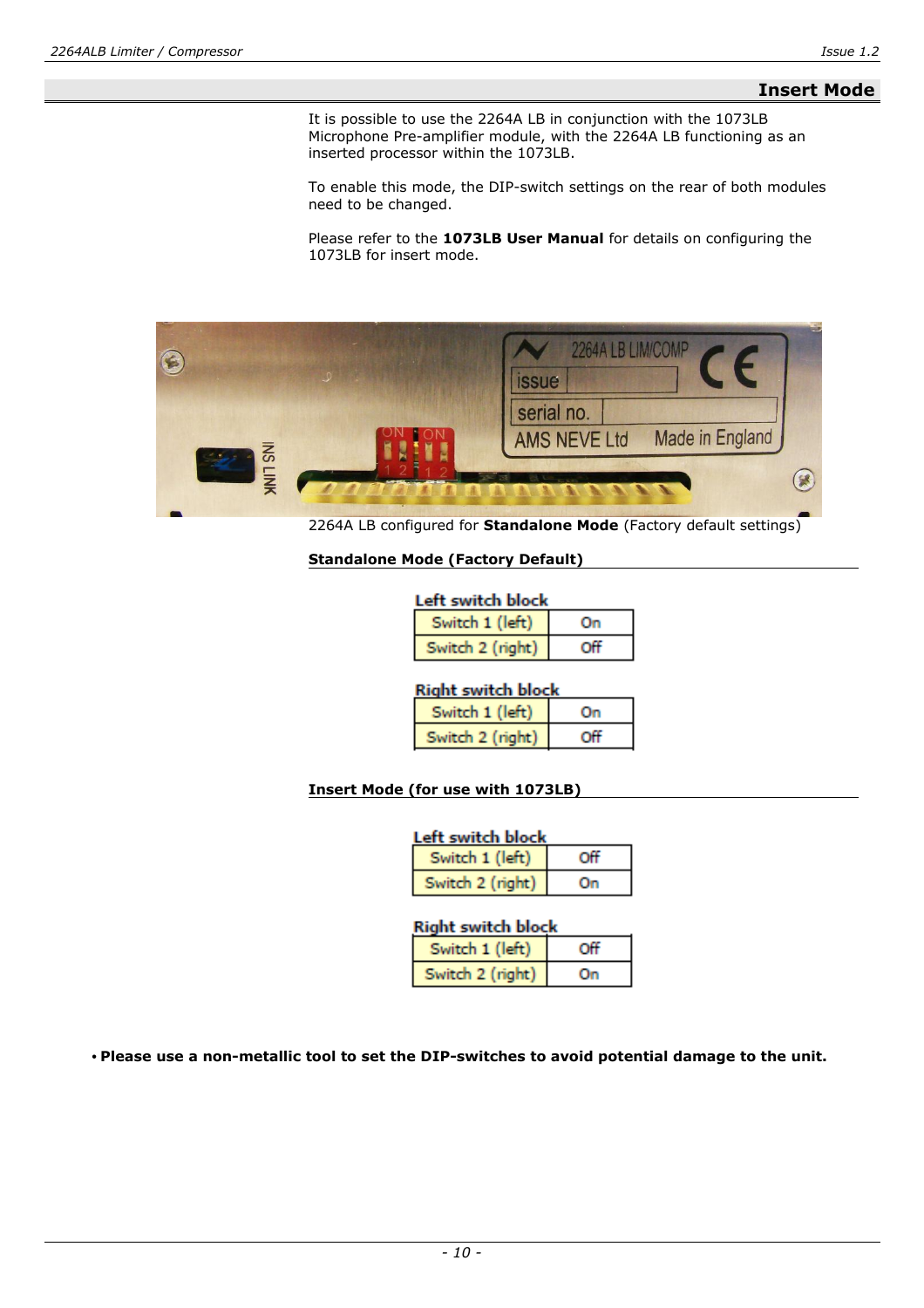#### **Insert Mode Configuration Examples**

There are four possible configurations possible when using multiple AMS Neve units in Insert Mode. Either a 2-way or 3-way **INS LINK** cable is required depending on the configuration. The signal processing order is changed by physically moving the units within the rack.

| 1073LB with 1073LB EQ wired as<br>Insert<br>Signal flow -<br>1073LB-1073LB EQ-1073LB                        | 2-way insert cable Neve p/n<br><b>NN5749</b> * or<br>3-way insert cable<br>Neve p/n NN5790 with Loopback<br>Plug fitted to S2 socket |
|-------------------------------------------------------------------------------------------------------------|--------------------------------------------------------------------------------------------------------------------------------------|
| 1073LB with 2264A LB wired as Insert<br>Signal flow -<br>1073LB-2264A LB-1073LB                             | 2-way insert cable Neve p/n<br><b>NN5749</b> * or<br>3-way insert cable<br>Neve p/n NN5790 with Loopback<br>Plug fitted to S2 socket |
| 1073LB with 1073LB EQ then 2264A LB<br>wired as Insert<br>Signal flow -<br>1073LB-1073LB EQ-2264A LB-1073LB | 3-way insert cable<br>Neve p/n NN5790<br>M - 1073LB<br>S1-1073LB EQ<br>$S2 - 2264A LB$                                               |
| 1073LB with 2264A LB then 1073LB EQ<br>wired as Insert<br>Signal flow -<br>1073LB-2264A LB-1073LB EQ-1073LB | 3-way insert cable<br>Neve p/n NN5790<br>M - 1073LB<br>S1-2264ALB<br>S2-1073LB EQ                                                    |

**• The 2-way Insert Cable p/n NN5749 was previously supplied with 1073LB EQ Modules, but has subsequently been replaced with the 3-way Insert Cable and Loopback Plug p/n NN5790.** 

**• The 3-way Insert Cable and Loopback Plug p/n NN5790 is supplied with the 2264A LB Module.** 

**• To order extra cables please contact your dealer in the first instance.**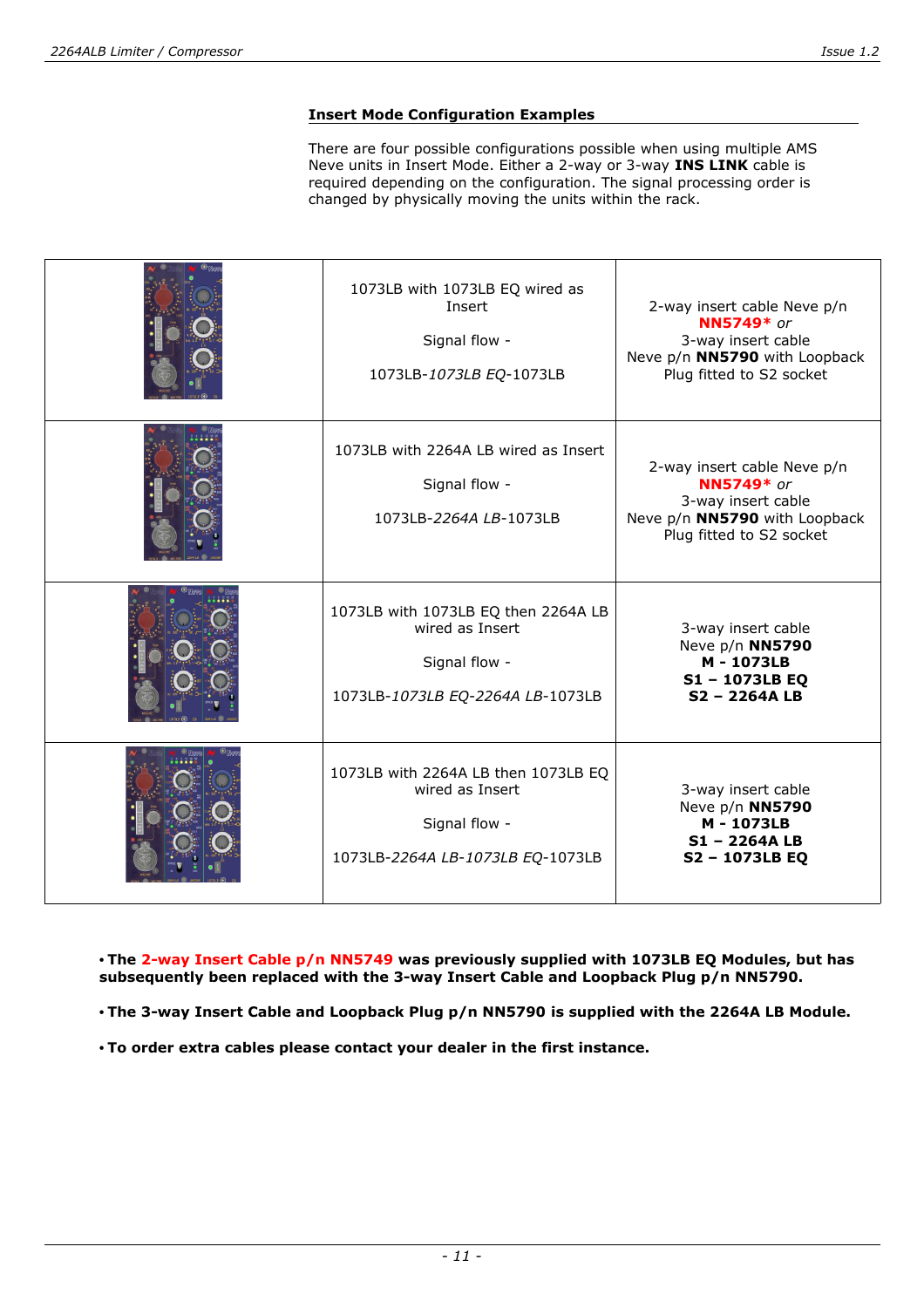### **Unit Specifications**

| General                                         |                                                                                                                                                                                                                                                                                                  |
|-------------------------------------------------|--------------------------------------------------------------------------------------------------------------------------------------------------------------------------------------------------------------------------------------------------------------------------------------------------|
| Input                                           | 10,000 $\Omega$ , bridging, balanced and earth-free.                                                                                                                                                                                                                                             |
| Output                                          | <b>Balanced and earth-free.</b><br>Maximum output into 600 Ω: 26 dBm.                                                                                                                                                                                                                            |
| Gain                                            | Nominally 0 dBm.<br>Compress & Limit thresholds are defined in relation to the output level when terminated<br>to $600o$ .                                                                                                                                                                       |
| <b>Bypass switch</b>                            | In the BYPASS position, the output terminals are connected to the input terminals<br>directly.                                                                                                                                                                                                   |
| <b>Control Voltage</b><br><b>Linking Switch</b> | Enables the control voltage to be derived either internally or can be externally connected<br>to the Lunchbox <sup>™</sup> Pin 6 buss.                                                                                                                                                           |
| <b>Noise</b>                                    | Measured between 20Hz and 20kHz.<br>RMS output noise does not exceed -75dBm with no gain make up, or -55dBm with 20dB<br>of gain make up applied (only when COMPRESS is selected).                                                                                                               |
| <b>Frequency</b><br>Response                    | Relative to 1kHz, response is within +0, -0.5dB over range of 20Hz to 20kHz                                                                                                                                                                                                                      |
| <b>Distortion</b>                               | Measured at 1kHz, distortion does not exceed the following:<br>a) COMPRESS & LIMIT switched OUT, output level at +9dBm: 0.05%<br>b) COMPRESS switched IN, ratio 6:1, recovery 800ms, output level +9dBm: 0.2%<br>c) LIMIT switched IN, recovery 800ms, input level +20dBm, threshold +4dBm: 0.4% |

| <b>Parameters</b>                    |                                                                                                                                                                                                |
|--------------------------------------|------------------------------------------------------------------------------------------------------------------------------------------------------------------------------------------------|
| <b>Limit Threshold</b>               | Variable from +4dBm to +15dBm.                                                                                                                                                                 |
| <b>Limit Ratio</b>                   | Not less than 100:1.                                                                                                                                                                           |
| <b>Limit Attack</b><br><b>Time</b>   | 4ms, measured by increasing the input level 10dB, and measuring the time taken for the<br>output level to decay 1dB above the limit threshold level.                                           |
| <b>Limit Recovery</b><br><b>Time</b> | Six recovery times are available:<br>50ms / 100ms / 200ms / 800ms / Auto 1 (100ms/2 sec) / Auto 2 (50ms/5 sec)                                                                                 |
| Compression<br>Ratio                 | Five ratios are available:<br>1.5:1 / 2:1 / 3:1 / 4:1 / 6:1                                                                                                                                    |
| Compression<br><b>Threshold</b>      | Variable from -20dBm to +10dBm.                                                                                                                                                                |
| Compressor<br><b>Attack Time</b>     | 3ms (switchable to 10ms with SA switch), measured by increasing the input level 10dB,<br>and measuring the time taken for the output level to decay to 1db above the limit<br>threshold level. |
| Compressor<br><b>Recovery Time</b>   | Six recovery times are available:<br>100ms / 400ms / 800ms / 1.5 secs / Auto 1 (100ms/2 sec) / Auto 2 (50ms/5 sec)                                                                             |
| Gain Make Up                         | Gain make up control provides 0 to 20dB extra gain when COMPRESS is selected.                                                                                                                  |

| Other |                                                                        |
|-------|------------------------------------------------------------------------|
| Meter | Indicates 0 to 20dB of gain reduction with approximate PPM ballistics. |